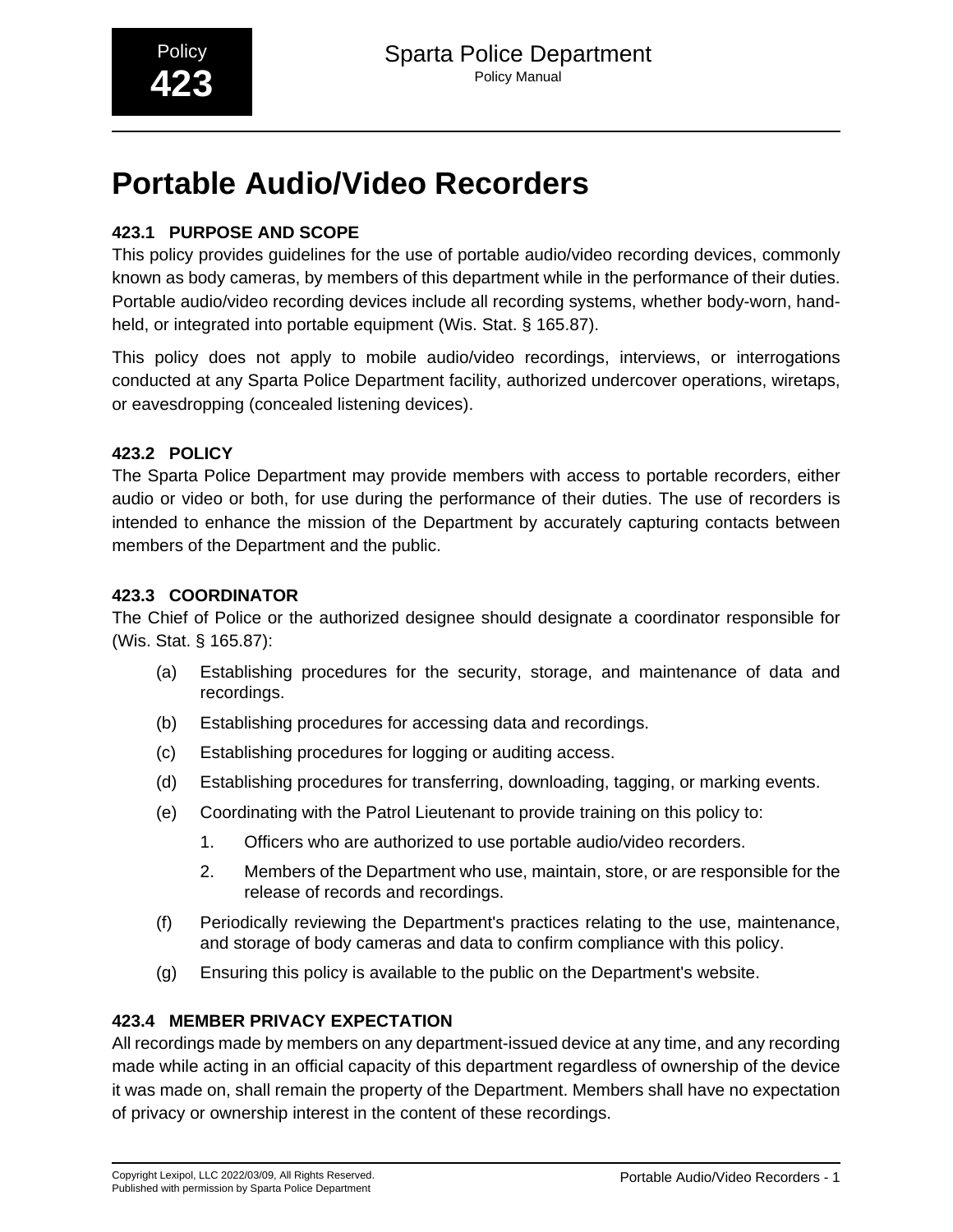Portable Audio/Video Recorders

#### **423.5 MEMBER RESPONSIBILITIES**

Prior to going into service, each uniformed member will be responsible for making sure that he/she is equipped with a portable recorder issued by the Department, and that the recorder is in good working order. If the recorder is not in working order or the member becomes aware of a malfunction at any time, the member shall promptly report the failure to his/her supervisor as reasonably practicable and obtain a functioning device as soon as reasonably practicable. Uniformed members should wear the recorder in a conspicuous manner. The member shall mount the camera in a location and orientation that provides an accurate representation of what the member is seeing.

Any member assigned to a non-uniformed position may carry an approved portable recorder at any time the member believes that such a device may be useful. Unless conducting a lawful recording in an authorized undercover capacity, non-uniformed members should wear the recorder in a conspicuous manner when in use.

Members should document the existence of a recording in any report or other official record of the contact, including any instance where the recorder malfunctioned or the member deactivated the recording (See Cessation of Recording). Members should include the reason for deactivation.

#### **423.6 ACTIVATION OF THE AUDIO/VIDEO RECORDER**

This policy is not intended to describe every possible situation in which the portable recorder should be used, although there are many situations where its use is appropriate. Members should activate the recorder any time the member believes it would be appropriate or valuable to record an incident.

The portable recorder should be activated in any of the following situations:

- (a) All enforcement and investigative contacts including stops and field interview (FI) situations
- (b) Traffic stops including, but not limited to, traffic violations, stranded motorist assistance and all crime interdiction stops
- (c) Self-initiated activity in which a member would normally notify Dispatch
- (d) Any other contact that becomes adversarial after the initial contact in a situation that would not otherwise require recording

Members should remain sensitive to the dignity of all individuals being recorded and exercise sound discretion to respect privacy by discontinuing recording whenever it reasonably appears to the member that such privacy may outweigh any legitimate law enforcement interest in recording. Requests by members of the public to stop recording should be considered using this same criterion. Recording should resume when privacy is no longer at issue unless the circumstances no longer fit the criteria for recording.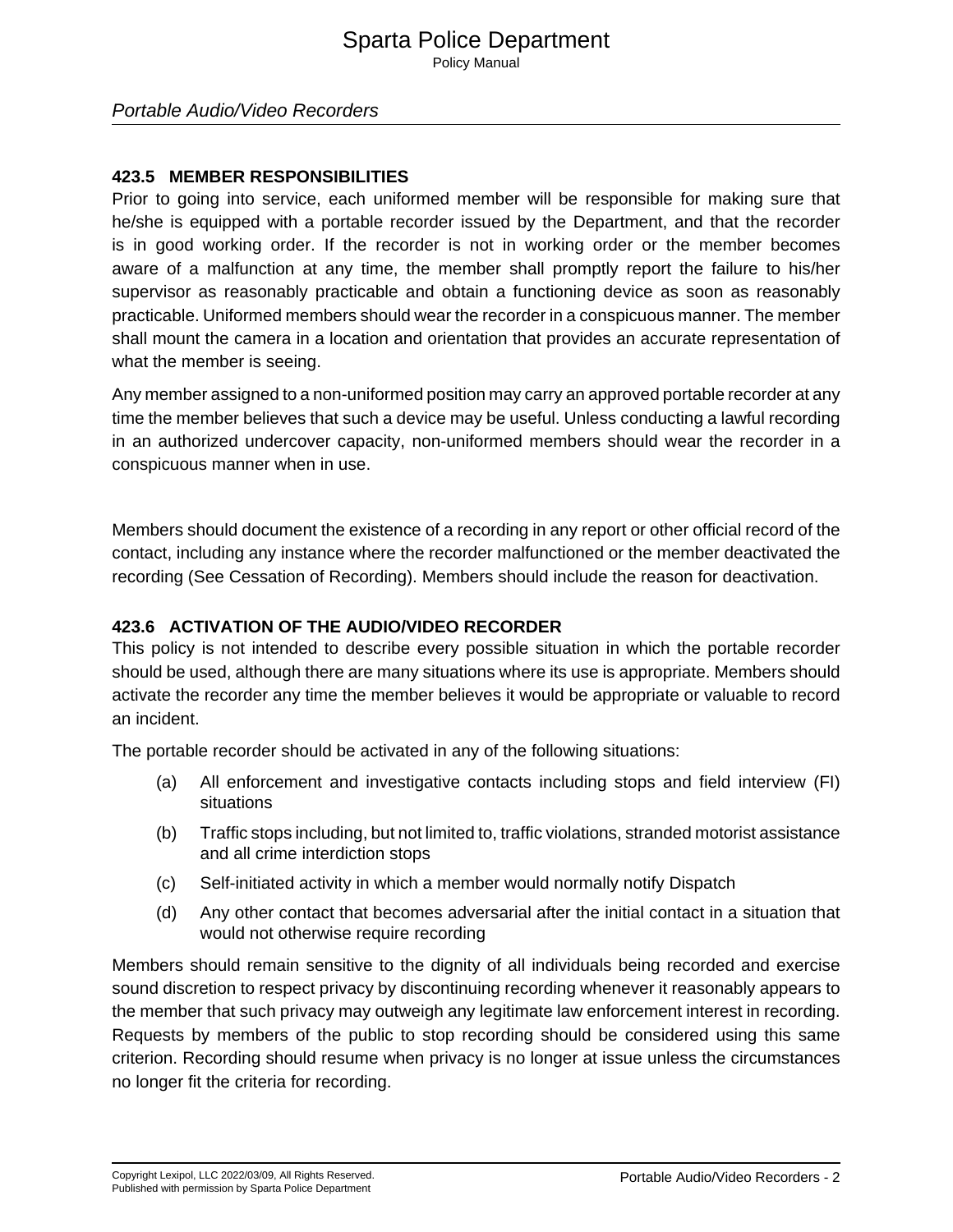#### Portable Audio/Video Recorders

At no time is a member expected to jeopardize his/her safety in order to activate a portable recorder or change the recording media. However, the recorder should be activated in situations described above as soon as reasonably practicable.

#### 423.6.1 CESSATION OF RECORDING

Once activated, the portable recorder should remain on continuously until the member reasonably believes that his/her direct participation in the incident is complete or the situation no longer fits the criteria for activation. Recording may be stopped during significant periods of inactivity such as report writing or other breaks from direct participation in the incident. Officers may temporarily "mute" or deactivate their recording devices for the following:

- Officer-to-Officer conversations related to criminal charges, arrest decisions, conversations which are tactical in nature or conversations about confidential sources
- Traffic control at fires, crime scenes or crash scenes when the officer's likelihood of being involved in enforcement activity is low
- Lengthy hospital stays awaiting medical clearance
- During periods of no activity during perimeter assignments
- Officers may deactivate recording devices during critical incidents once the investigation has reached a point at which the officers involvement is low, the likelihood of gathering additional evidence is improbable and officers are awaiting additional investigative resources (I.E.-Officers awaiting the arrival of DCI after an Officer Involved Shooting)

#### 423.6.2 SURREPTITIOUS USE OF THE PORTABLE RECORDER

Wisconsin law permits an individual to surreptitiously record any conversation in which one party to the conversation has given his/her permission (Wis. Stat. § 968.31(2)(b)).

Members may surreptitiously record any conversation during the course of a criminal investigation in which the member reasonably believes that such a recording will be lawful and beneficial to the investigation.

Members shall not surreptitiously record another department member without a court order unless lawfully authorized by the Chief of Police.

#### 423.6.3 EXPLOSIVE DEVICE

Many portable recorders, including body-worn cameras and audio/video transmitters, emit radio waves that could trigger an explosive device. Therefore, these devices should not be used where an explosive device may be present.

## **423.7 USE OF PORTABLE AUDIO/VIDEO RECORDERS DURING COMBINED TACTICAL UNIT (CTU) OPERATIONS**

Tactical operations present a unique challenge for audio/video recording purposes. These highrisk operations involve planning, tactics, and tools that can be countered if made public. Due to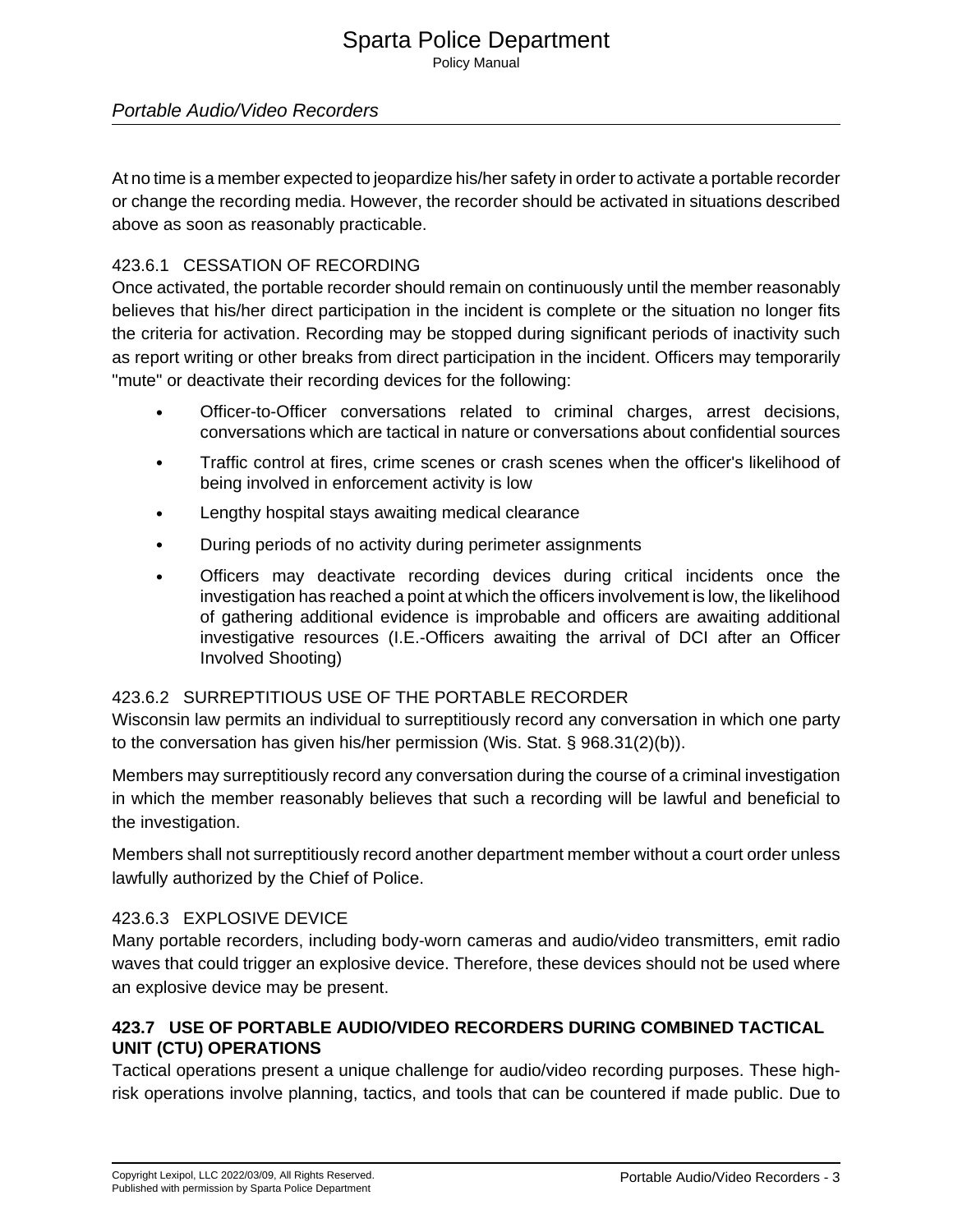#### Portable Audio/Video Recorders

these concerns, there are alternative criteria for recording these events that differ from standard patrol activities.

#### 423.7.1 UNPLANNED EVENTS

During hostage situations, barricaded subjects, or any other unplanned event, the camera will be in the "off" position until the member deploys from the staging location. It is unnecessary to record strategic planning, deployment, and tactics. Once deployed to the target location, the member will switch their camera to the "on" position. When staged for long periods of time in a capacity where members are not in direct contact with the public, the camera will remain in "standby mode". "Standby mode" captures 30 seconds of recording if an issue arises and action needs to be taken. When the member comes into direct contact with the public or when the situation dictates action be taken, the member will begin recording video and audio as soon as practical. (Examples of this include scouting teams, gas teams, entry teams, etc.)

#### 423.7.2 PRE-PLANNED EVENTS

Pre-planned events, such as warrant service or drug buy-busts, afford CTU the opportunity to conduct briefings, rehearsals, and staging prior to the onset of the operation. Planning, briefing, rehearsals, and staging will not be recorded during these events. CTU members will switch their camera to the "on" position while in route to the target location. CTU members will begin recording video and audio prior to exiting their transportation to the target location. CTU members may switch their camera to "standby mode" once the primary objective of the operation is complete and the member has no reasonable expectation of interacting with the public or evidence.

#### 423.7.3 IMMEDIATE ACTION

If CTU personnel respond to an event that requires immediate action, such as an active killer, they shall immediately switch their camera to the "on" position and activate video and audio recording.

#### 423.7.4 SNIPER DEPLOYMENTS

The body worn camera is not designed to capture person to person contacts for snipers deployed in a traditional role. Long distances and covert hidden deployment preclude the use of the camera as intended. Snipers shall activate their camera as practical or when in direct contact with the public

#### **423.8 PROHIBITED USE OF PORTABLE RECORDERS**

Members are prohibited from using department-issued portable recorders and recording media for personal use and are prohibited from making personal copies of recordings created while onduty or while acting in their official capacity.

Members are also prohibited from retaining recordings of activities or information obtained while on-duty, whether the recording was created with department-issued or personally owned recorders. Members shall not duplicate or distribute such recordings, except for authorized legitimate department business purposes. All such recordings shall be retained at the Department.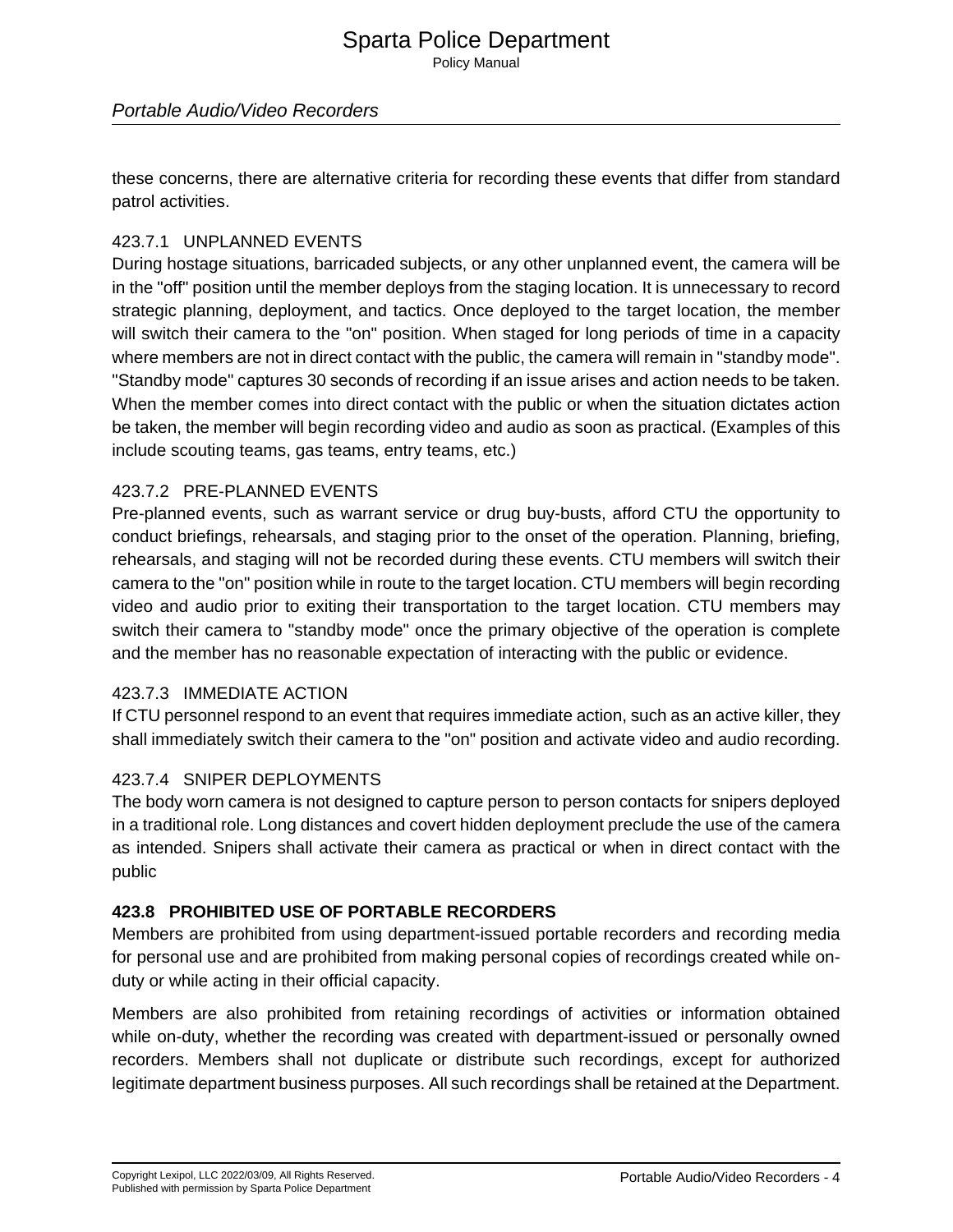# Sparta Police Department

Policy Manual

## Portable Audio/Video Recorders

Members are prohibited from using personally owned recording devices while on-duty without the express consent of the Patrol Lieutenant. Any member who uses a personally owned recorder for department-related activities shall comply with the provisions of this policy, including retention and release requirements, and should notify the on-duty supervisor of such use as soon as reasonably practicable.

Recordings shall not be used by any member for the purpose of embarrassment, harassment or ridicule.

## **423.9 IDENTIFICATION AND PRESERVATION OF RECORDINGS**

To assist with identifying and preserving data and recordings, members should download, tag or mark these in accordance with procedure and document the existence of the recording in any related case report.

Officers shall categorize all recordings and, if applicable, label the recording with assigned Sparta Police Department case number.

## **423.10 RETENTION OF RECORDINGS**

All recordings shall be retained for a period consistent with the requirements of the established records retention schedule but in no event for a period less than 120 days (Wis. Stat. § 165.87).

423.10.1 EXCEPTIONS TO RETENTION REQUIREMENTS FOR BODY-WORN CAMERAS Exceptions to the 120-day retention period for body-worn cameras are as follows (Wis. Stat. § 165.87):

- (a) Recordings should be retained until the final disposition of any investigation, case, or complaint to which the recordings pertain to any of the following:
	- 1. Death or actual or alleged physical injury to any person in the recording
	- 2. An encounter resulting in custodial arrest
	- 3. A search during a temporary detention pursuant to Wis. Stat. § 968.25
	- 4. An encounter resulting in the use of force except when the only use of force involves the use of a firearm to euthanize an injured wild animal
- (b) Recordings used in any criminal, civil, or administrative proceeding may not be destroyed except upon a final disposition from the court or hearing officer after a determination the recordings are no longer needed, or by an order from the court or hearing officer.
- (c) Recordings may be retained for a period beyond 120 days if a request or directive to preserve the recordings is made before the expiration of that time period by an officer from this department or another law enforcement agency, member of a board of fire and police commission, prosecutor, defendant, or a court.